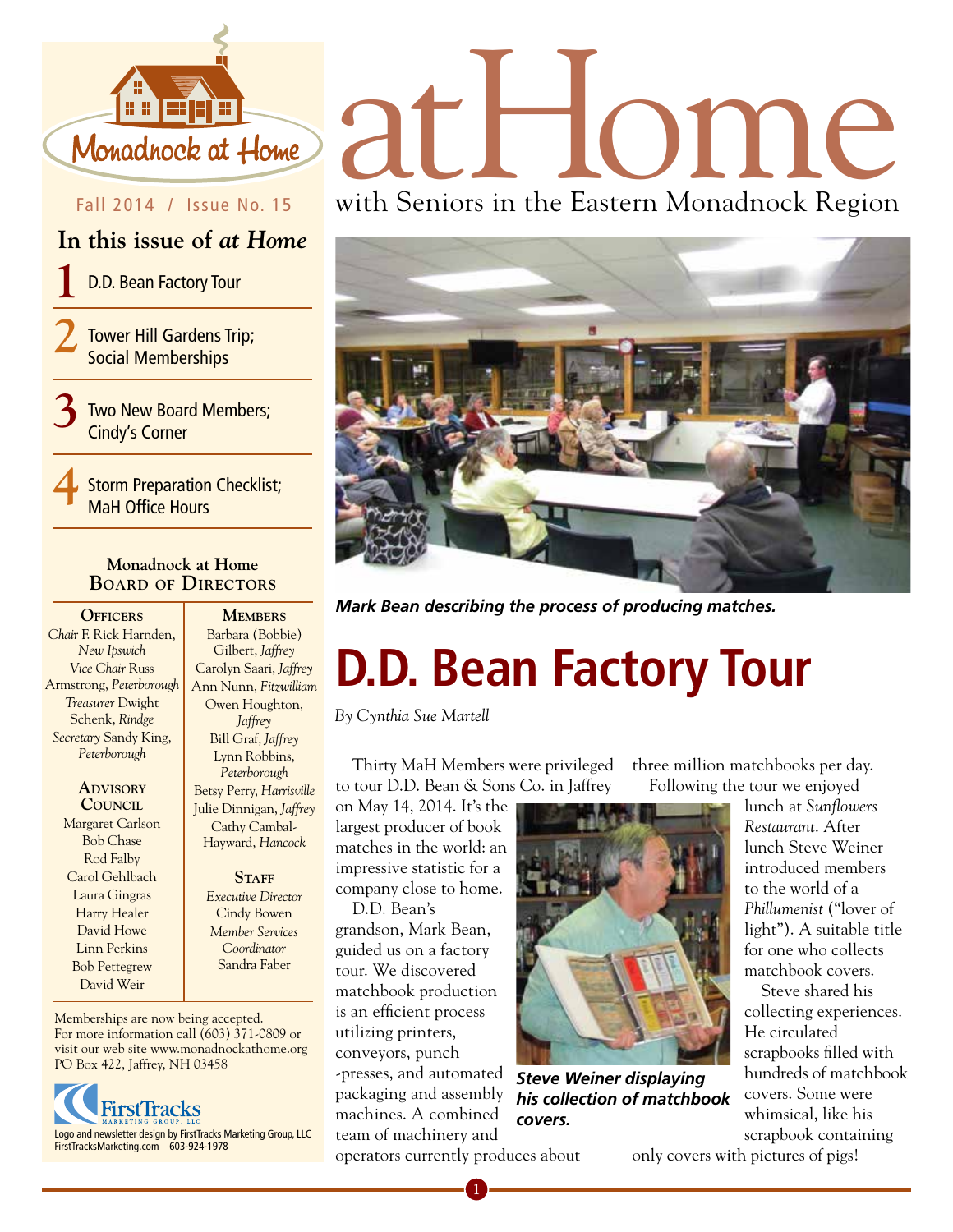## **MaH Visits Tower Hill Botanic Garden in Boylston, MA**

*By Cynthia Sue Martell*

On July 9<sup>th</sup> the weather gods once again smiled upon an eager group of MaH travelers. On arrival, we entered a Roman Villa-style *Garden and Court.* The word "paradise" came to mind.

The *Court's* curved pool of Mediterranean Sea-colored water, aquatic flowering plants, tiny glistening frogs sunning themselves, and two imposing Turtle Fountains was stunning.

With our tour guide, we viewed hundreds of meticulously cared for flowering shrubs, trees, annuals, perennials, vegetables and ornamental grasses. All artistically arranged and clearly identified.

And gardens! Wildlife Gardens, Lawn Gardens, Youth Gardens, and "Systematic" Gardens, which focus on plant evolution and relationships

> – in addition to a charming "Secret" Garden.

Several gardens have views of an orchard of heirloom apple trees, Wachusett Mt. and Wachusett Reservoir with its 37-mile shoreline.

Tower Hill Garden is also open in winter. Indoor flower displays are kept in a classic glass Conservatory. Visitors can experience a touch of the Caribbean in January! If you enjoy snowshoeing, the Garden's grassy lanes of summer make ideal snowshoeing trails in winter.  $\blacksquare$ 





## **Social Memberships** *By Rick Harnden, Board Chair*

What if you're not yet ready for the helpful services provided by Monadnock at Home, but you think it's a wonderful idea and you want to make sure that MaH will be there when you do finally need it? What should you do?

The best approach is to purchase a **Social Membership**. The dues are the same as a regular membership, so social members continue to be fully supportive of our organization. Since social members do not receive services, however, their dues are tax

deductible to the full extent of the law. Depending upon your IRS "marginal tax bracket" this can reduce the annual cost of your support by up to 28% or more.

As a Social Member, you'll be invited to attend our Annual Celebration as a full voting member and will receive USPS and/or email notifications of our social and educational events. Should a need for services arise at any



time during the tax year, your social membership may be converted to a full membership. In the year-end contribution acknowledgment letter that MaH provides to Social Members, the stated amount

would be prorated to that portion of the year during which you were in the **Social** category.

If you're "not ready yet", please consider a Social Membership to MaH!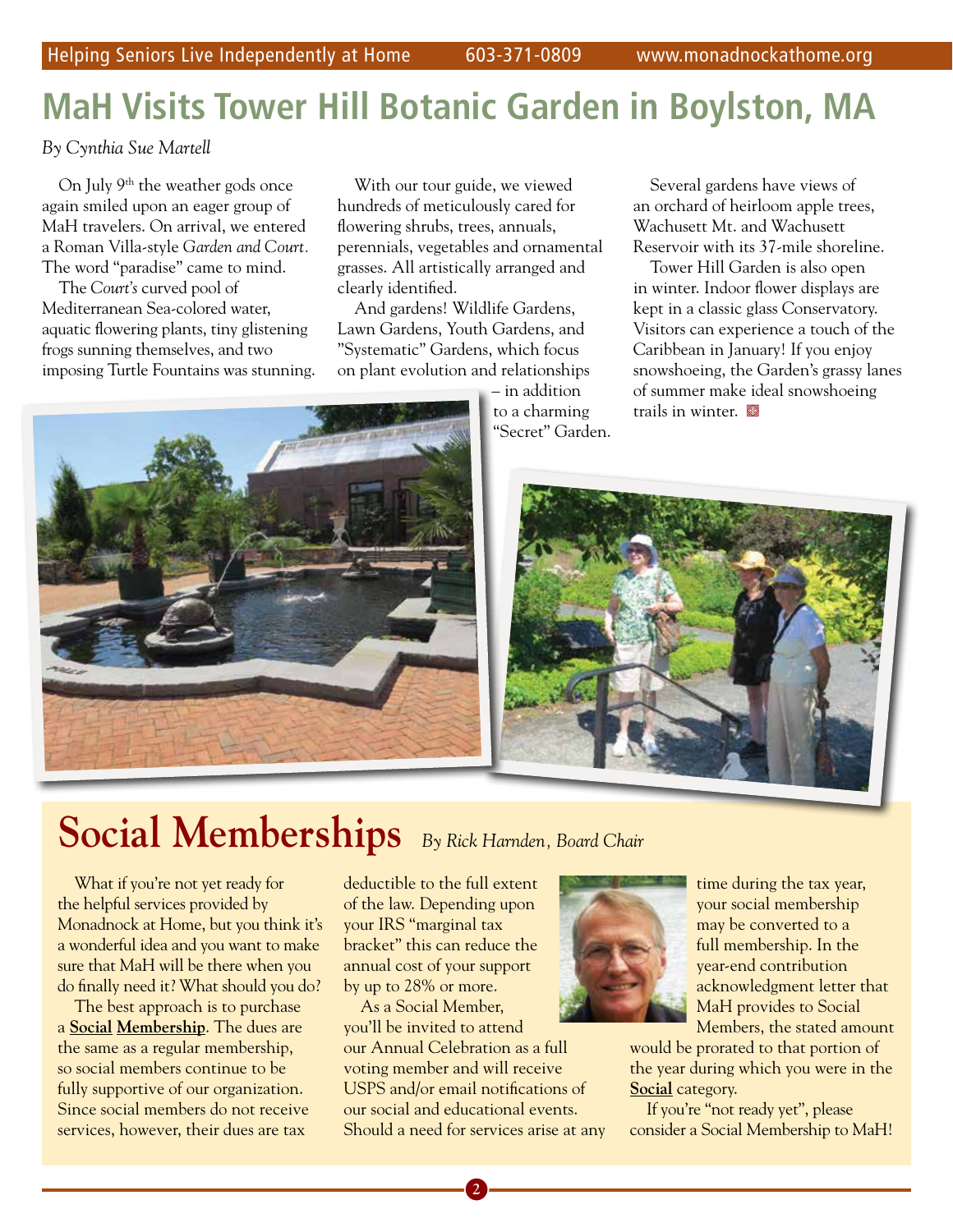# **MaH Welcomes Two New Board Members**

#### **Cathy Cambal-Hayward – Hancock**



Following an 18 year career in the computer industry, Cathy moved to the Monadnock region in 2000. After earning her real estate license, she began working for the Masiello Group in Peterborough as a Sales Associate and has been the Director of Sales for the past ten years. She has also served on the Hancock

Finance Committee, helped with fundraising and events for Monadnock Family Services, worked with Conval students in job shadowing experiences and served as Treasurer of the Conval Board of Realtors.

#### **Julie Dinnigan – Jaffrey**



Julie serves as the Member Services Coordinator at the Bond Wellness Center, overseeing the member services staff that supports a membership of over 1,500. Over the past 25 years she has worked in management and leadership roles in a variety of well-known companies. A family history of diabetes

and heart disease helps fuel her interest in staying fit herself, while helping others to do so. In her free time she enjoys hiking with friends on a regular basis.  $\blacksquare$ 



Hello everyone and welcome to the fall 2014 issue of "at Home!" Wow, has it been a busy summer for MaH! We kicked off the summer in early June with our 4<sup>th</sup> Annual Meeting at the Peterborough Players. We started with a wine and cheese reception followed by a brief business meeting and wonderful entertainment provided by Ken Sheldon (aka Fred Marple of Frost Heaves, NH). Many positive comments were received regarding the venue and content of our meeting.

We also had three member trips in May, June and July. We took a tour of the D.D. Bean Factory in Jaffrey followed by a luncheon at Sunflowers in May; visited the Marsh Billings Rockefeller National Historical Park, Woodstock,VT in June; and in July,

we toured the Tower Hill Botanical Gardens

in Boylston, MA. For more details about our adventures to D.D. Bean and Tower Hill, please read the articles written by MaH member Cyndi Martell. Thanks for capturing the highlights for us, Cyndi! See the flier enclosed in this issue to participate in any of the upcoming fall programs.

If you find yourself with a few hours to spare and would like to help your fellow members, why not consider becoming a MaH volunteer? Our volunteers serve our members in a variety of ways which include assisting members with light home maintenance tasks, providing computer help, driving a member to their medical



appointments or simply being a friendly visitor. If you're interested in volunteering, please give us a call!

MaH is always ready to accept new members. If you're happy with the services and benefits of membership, please spread the word to your friends and neighbors whom you think would benefit from our support. For more information, call MaH at 603- 371-0809 or visit our website www. monadnockathome.org.

As you begin to prepare for the cooler months ahead, do keep in mind that your MaH membership offers you access to pre-screened service providers and volunteers that are ready to assist you. It just takes a single call to 603-371-0809.

Best wishes, stay healthy and enjoy the wonderful fall views in the Monadnock region!